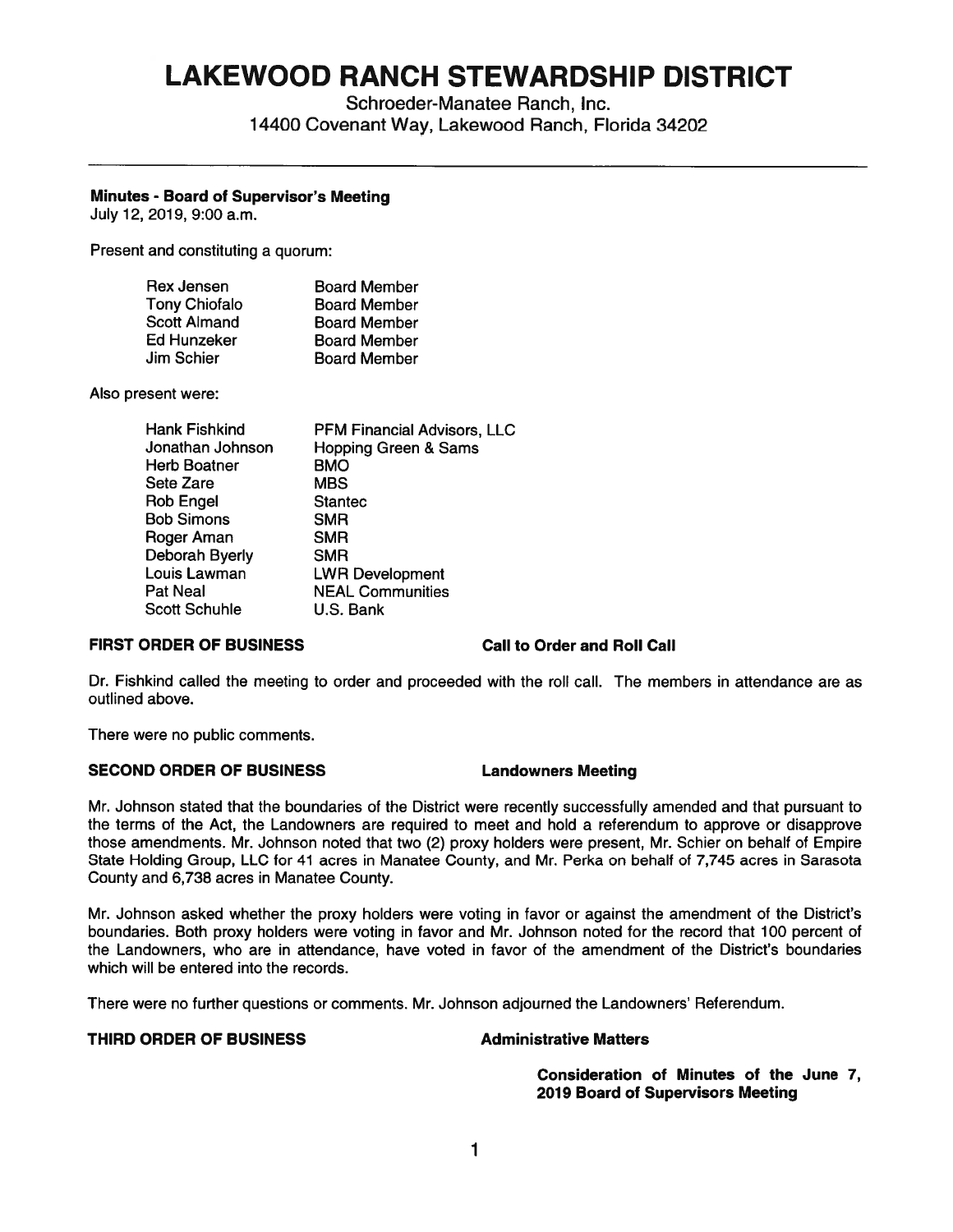Mr. Jensen presented the minutes from the previous meetings and asked if there were any questions or comments.

On MOTION by Mr. Chiofalo, seconded by Mr. Almand, with all in favor, the Board of Supervisors of the Lakewood Ranch Stewardship District approved the minutes of the June 8, 2019 Board of Supervisors Meeting.

**FOURTH ORDER OF BUSINESS Consideration of Resolution 2019-32, Ratifying the Result of the Landowners' Referendum** 

Dr. Fishkind presented the resolution.

On MOTION by Mr. Almand, seconded by Mr. Chiofalo, with all in favor, the Board of Supervisors of the Lakewood Ranch Stewardship District approved Resolution 2019-32, Ratifying the Results of the Landowners' Referendum.

**FIFTH ORDER OF BUSINESS Consideration of Matters Relative to the Taylor Morrison** - **Azario Project, Series 1019 Bond Issuance** 

- **A. Consideration of Acquisition Agreement**<br>**B.** Other Ma
- **Matters** (provided under separate cover)

Mr. Johnson presented the agreement similar in form to previous agreements.

On MOTION by Mr. Schier, seconded by Mr. Almand, with all in favor, the Board of Supervisors of the Lakewood Ranch Stewardship approved the Acquisition Agreement.

There were no other matters under item B.

**SIXTH ORDER OF BUSINESS Consideration of Matters Relative to the Indigo Project (Second Expansion Area), Series 1019 Bond Issuance** 

- **A. Presentation of Amended and Restated Master Engineer's Report**
- **B. Presentation of Amended and Restated Master Assessment Methodology Report**
- **C. Resolution 2019-33, Declaring Special Assessments for Indigo (Second Expansion Parcel)**
- **D. Resolution 2019-34, Setting Public Hearing on the Imposition of Special Assessment for Indigo (Second Expansion Parcel)**<br>**E. Other Matters** (provided
- **E. Other Matters** (provided under separate cover)

Mr. Engel presented the Engineer's report noting the changes relevant to the Second Expansion Area. Dr. Fishkind presented the Methodology Report expanded to include the Expansion area and confirmed that the proposed assessment resolutions and notices were only with respect to the newly added acreage. Mr. Johnson presented the resolutions noting that there might be some minor edits to the verbiage in the documents prior to the public hearing.

On MOTION by Mr. Chiofalo, seconded by Mr. Almand, with all in favor, the Board of Supervisors of the Lakewood Ranch Stewardship approved Resolution 2019-33, Declaring Special Assessments for Indigo (Second Expansion Area).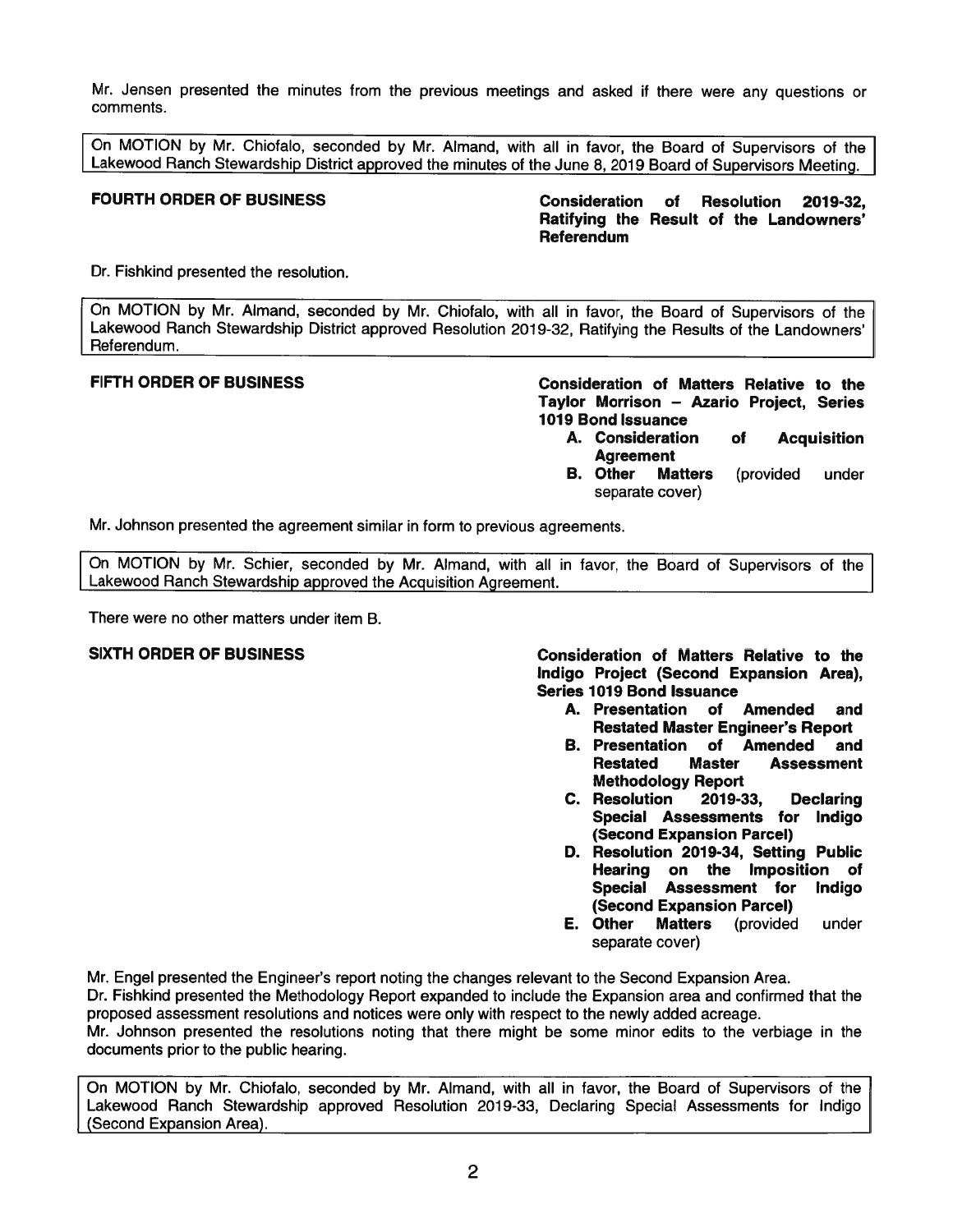On MOTION by Mr. Chiofalo, seconded by Mr. Almand, with all in favor, the Board of Supervisors of the Lakewood Ranch Stewardship approved Resolution 2019-34, Setting Public Hearing on the Imposition of Special Assessment for Indigo (Second Expansion Area) for August 14, 2019 at 9:00 a.m. at the current location.

There were no other matters under item E.

**SEVENTH ORDER OF BUSINESS Consideration of Agreements between the District and Irrigation Design Associates, Inc. for Irrigation Installation Services and Materials** 

- **A. Rangeland Pkwy. from Lorraine Road to Uihlein Road Irrigation Construction**
- **44 B. th Ave from Lorraine Rd. to Bourneside Blvd. Irrigation Construction**

Mr. Lawman presented the agreement for the total amount of \$[199,108.50](https://199,108.50).

On MOTION by Mr. Almand, seconded by Mr. Schier, with all in favor, the Board of Supervisors of the Lakewood Ranch Stewardship approved the Agreement between the District and Irrigation Design Associates, Inc. for Irrigation Installation Services and Materials in the amount of \$[199,108.50](https://199,108.50).

Mr. Lawman presented the agreement for the total amount of \$[281,700.50](https://281,700.50).

On MOTION by Mr. Chiofalo, seconded by Mr. Almand, with all in favor, the Board of Supervisors of the Lakewood Ranch Stewardship approved the Agreement between the District and Irrigation Design Associates, Inc. for Irrigation Installation Services and Materials in the amount of \$[281,700.50](https://281,700.50).

**EIGHTH ORDER OF BUSINESS Consideration of Agreements between the District and SMR Farms, LLC for Landscape Installation Services and Materials** 

- **A. Bourneside Blvd.; Lakewood National to SR64 Project**
- **59 B. Post Blvd. th from Av. To Rangeland Pkwy. Project**

Mr. Lawman presented the agreement for the total amount of \$[216,457.85](https://216,457.85).

On MOTION by Mr. Schier, seconded by Mr. Chiofalo, with all in favor, the Board of Supervisors of the Lakewood Ranch Stewardship approved the Agreement between the District and SMR Farms, LLC for Landscape Installation Services and Materials in the amount of [\\$216,457.85](https://216,457.85).

Mr. Lawman presented the agreement for the total amount of \$[58,452.50](https://58,452.50).

On MOTION by Mr. Chiofalo, seconded by Mr. Almand, with all in favor, the Board of Supervisors of the Lakewood Ranch Stewardship approved the Agreement between the District and SMR Farms, LLC for Landscape Installation Services and Materials in the amount of [\\$58,452.50](https://58,452.50).

**NINTH ORDER OF BUSINESS Consideration of Agreement between the District and Altec Lakes and Natural Areas Inc. for Landscape and Irrigation Maintenance Services (Silver Palms Boulevard)**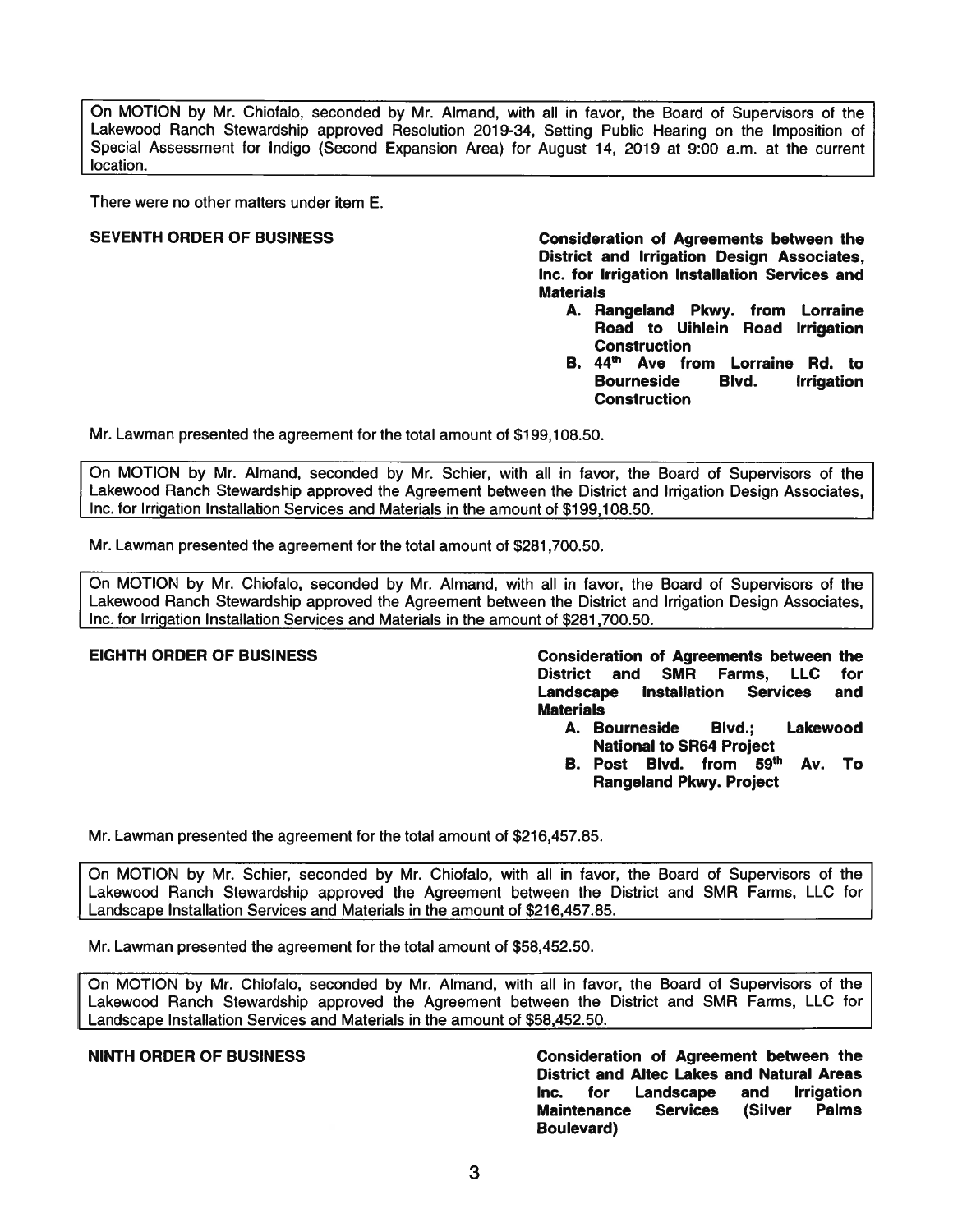Mr. Lawman presented the agreement for the total amount of \$[5,406.00](https://5,406.00).

On MOTION by Mr. Chiofalo, seconded by Mr. Almand, with all in favor, the Board of Supervisors of the Lakewood Ranch Stewardship approved the Agreement between the District and Altec Lakes and Natural Areas, Inc. for Landscape and Irrigation Maintenance Services in the amount of \$[5,406.00](https://5,406.00).

### **TENTH ORDER OF BUSINESS FINANCIAL FINANCIAL Matters**

**Draw Requests & Requisitions** 

Mr. Almand presented for the Board's Consideration:

### **Requisition List for Draw No. 23 Del Webb - Series 2017 A Bond**

On MOTION by Mr. Chiofalo, seconded by Mr. Schier, with all in favor, the Board of Supervisors of the Lakewood Ranch Stewardship District approved Draw No. 23, Del Webb - Series 2017 A Bond.

### **Requisition List for Draw No. 7 Lakewood Centre & NW Sector Series 2018 Bond**

On MOTION by Mr. Chiofalo, seconded by Mr. Schier, with all in favor, the Board of Supervisors of the Lakewood Ranch Stewardship District approved Draw No. 7 for Lakewood Centre & NW Sector.

# **Requisition List for Draw No. 54 Lakewood Centre North - Series 2015 A**

On MOTION by Mr. Chiofalo, seconded by Mr. Schier, with all in favor, the Board of Supervisors of the Lakewood Ranch Stewardship District approved Draw No. 54 for Lakewood Centre North - Series 2015 A.

# **Requisition List No. 8 Northeast Sector Phase 1B Series 2018 Bond**

On MOTION by Mr. Chiofalo, seconded by Mr. Schier, with all in favor, the Board of Supervisors of the Lakewood Ranch Stewardship District approved Requisition List No. 8 for Northeast Sector Phase 1B.

### **Requisition List No. 49 The Villages of Lakewood Ranch South**  - **Pre-Funding**

On MOTION by Mr. Chiofalo, seconded by Mr. Schier, with all in favor, the Board of Supervisors of the Lakewood Ranch Stewardship District accepted the Pre-Funding and approved payment of Requisition List No. 49 for The Villages of Lakewood Ranch South.

> **Requisition List for Draw No. 42 The Villages of Lakewood Ranch South** - **Series 2016 A Bond**

On MOTION by Mr. Chiofalo, seconded by Mr. Schier, with all in favor, the Board of Supervisors of the Lakewood Ranch Stewardship District approved Draw No. 42 for The Villages of Lakewood Ranch South - Series 2016 A Bonds.

# **ELEVENTH ORDER OF BUSINESS Compilation Report**

No Comments.

**TWELFTH ORDER OF BUSINESS Staff Reports**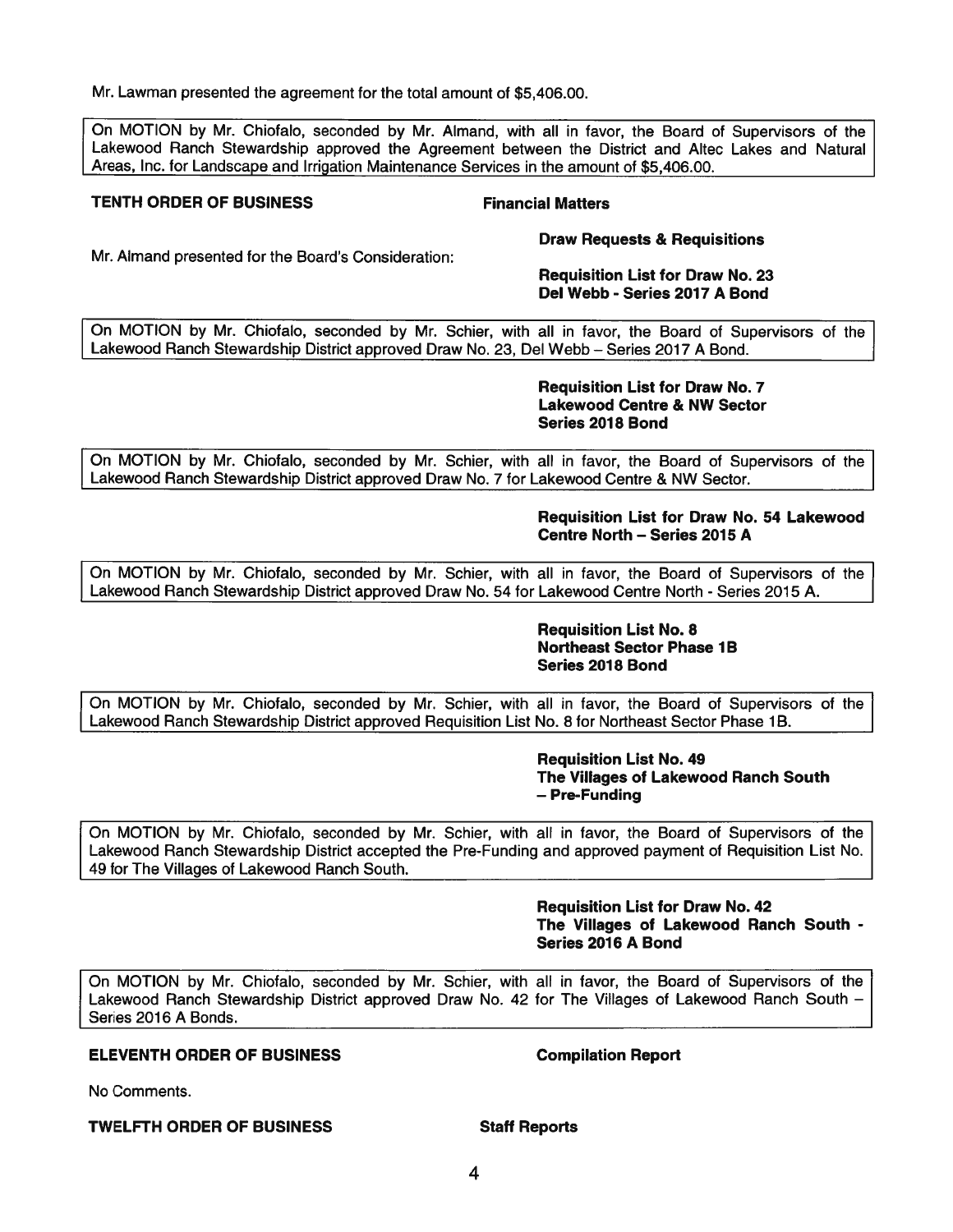**Manager's Report - No report.** 

Attorney's Report - Mr. Johnson provided legislative updates.

### **Engineer's Report** -

Mr. Lawman presented for the Board's approval: **Change Order No. 1** 

**Altec Lakes and Natural Areas, Inc. Bob Gardener Park Increase in Contract Price Increase in Contractor's unit pricing rates** 

Mr. Lawman asked for the Board's approval to increase the Contract Price to be more in line with industry standards. Tabled, Staff to coordinate details.

> **Change Order No. 2 Altec Lakes and Natural Areas, Inc. Silver Falls Run Increase in Contract Pricing Increase in Contractor's unit pricing rates**

On MOTION by Mr. Chiofalo, seconded by Mr. Hunzeker, with all in favor, the Board of Supervisors of the Lakewood Ranch Stewardship District approved Change Order No. 2, Altec Lakes and Natural Areas, Inc.

> **Change Order No. 01 SMR Farms, LLC Waterside "Neighborhood 8" Landscape Construction Increase in Contract Price Additional Plant Material Required**

On MOTION by Mr. Chiofalo, seconded by Mr. Almand, with all in favor, the Board of Supervisors of the Lakewood Ranch Stewardship District approved Change Order No. 01, SMR Farms, LLC.

> **Change Order No. 02 SMR Farms, LLC Bourneside Blvd. South Landscape Construction Change in Contract Price Changes in Contract Scope**  Phase 1

On MOTION by Mr. Chiofalo, seconded by Mr. Hunzeker, with all in favor, the Board of Supervisors of the Lakewood Ranch Stewardship District approved Change Order No. 02, SMR Farms, LLC.

Mr. Engel presented for the Board's approval: **Change Order No. 15** 

**Ryangolf Corporation Uihlein Rd** & **Rangeland Pkwy Improvement Add 45 Days 1 A Uihlein Adds: Replace Walk** & **Ramp at Lakewood National** & **Uihlein and thermos stripping, and credits for signs and curb/gutter 1 B Rangeland Adds: Credit for sign ground mount furnish** & **installation 1 A Uihlein: Turn lanes to new drive (from December 2018)** 

Mr. Simons provided details. Mr. Jensen asked for confirmation as to who is paying for the turn lanes.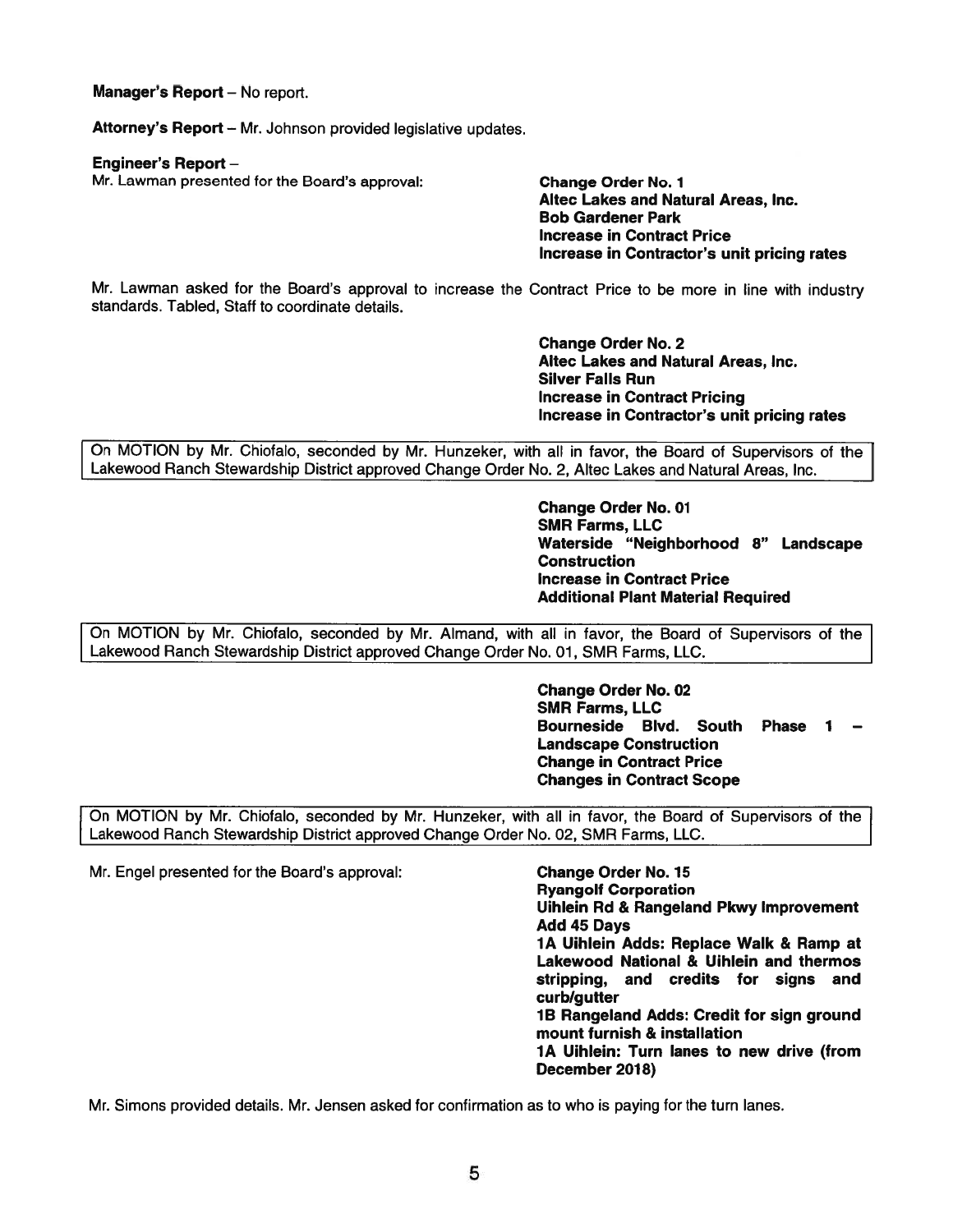On MOTION by Mr. Almand, seconded by Mr. Schier, with all in favor, the Board of Supervisors of the Lakewood Ranch Stewardship District approved Change Order No. 15, Ryangolf Corporation subject to review by the Vice Chairman and determination as to the need for a separate funding agreement.

> **Change Order No. 2 Frederick Derr** & **Company, Inc. Rangeland Pkwy Improvements and Post blvd. Extension Correction to C0-1 deduction for Owner's direct purchase of materials for Core** & **Main**

On MOTION by Mr. Almand, seconded by Mr. Chiofalo, with all in favor, the Board of Supervisors of the Lakewood Ranch Stewardship District approved Change Order No. 2, Frederick Derr & Company, Inc.

> **Change Order No. 1 Watson Civil Construction, Inc. <sup>44</sup>th Avenue East Phase IV Roadway Proposal for Street Light Pole Installation**

On MOTION by Mr. Chiofalo, seconded by Mr. Almand, with all in favor, the Board of Supervisors of the Lakewood Ranch Stewardship District approved Change Order No. 1, Watson Civil Construction, Inc.

> **Change Order No. 2 Watson Civil Construction, Inc. <sup>44</sup>th Avenue East Phase IV Roadway Direct Material Purchase Credit for Street Light Pole Installation**

On MOTION by Mr. Chiofalo, seconded by Mr. Almand, with all in favor, the Board of Supervisors of the Lakewood Ranch Stewardship District approved Change Order No. 2, Watson Civil Construction, Inc.

> **Change Order No. 3 E.T. MacKenzie of Florida, Inc. Waterside East-West Utilities Request to increase number of days due to waiting of approved plan**

On MOTION by Mr. Almand, seconded by Mr. Chiofalo, with all in favor, the Board of Supervisors of the Lakewood Ranch Stewardship District approved Change Order No. 3, E.T. MacKenzie of Florida, Inc.

Change Orders 6-10 related to rebuilding an intersection that is within the District's CIP. Total Increase is \$[668,705.48](https://668,705.48).

Manatee County is to reimburse the District. An agreement between the District and Manatee County is under review. Approval of change orders 6-10 was approved subject to successful negotiation of County Agreement, with final approval delegated to Mr. Chiofalo.

> **Change Order No. 6 E.T. MacKenzie of Florida, Inc. 44th Avenue East Phase V Credit for portion of Lorraine Rd 44th Ave E Phase 5 Intersection part of original bid**

> **Change Order No. 7 E.T. MacKenzie of Florida, Inc. 44th Avenue East Phase V Lorraine Rd 44th Avenue East Intersection: Revisions to Lorraine Rcl/44th Ave E Ph 5 Intersection. Changes by Owners to limits**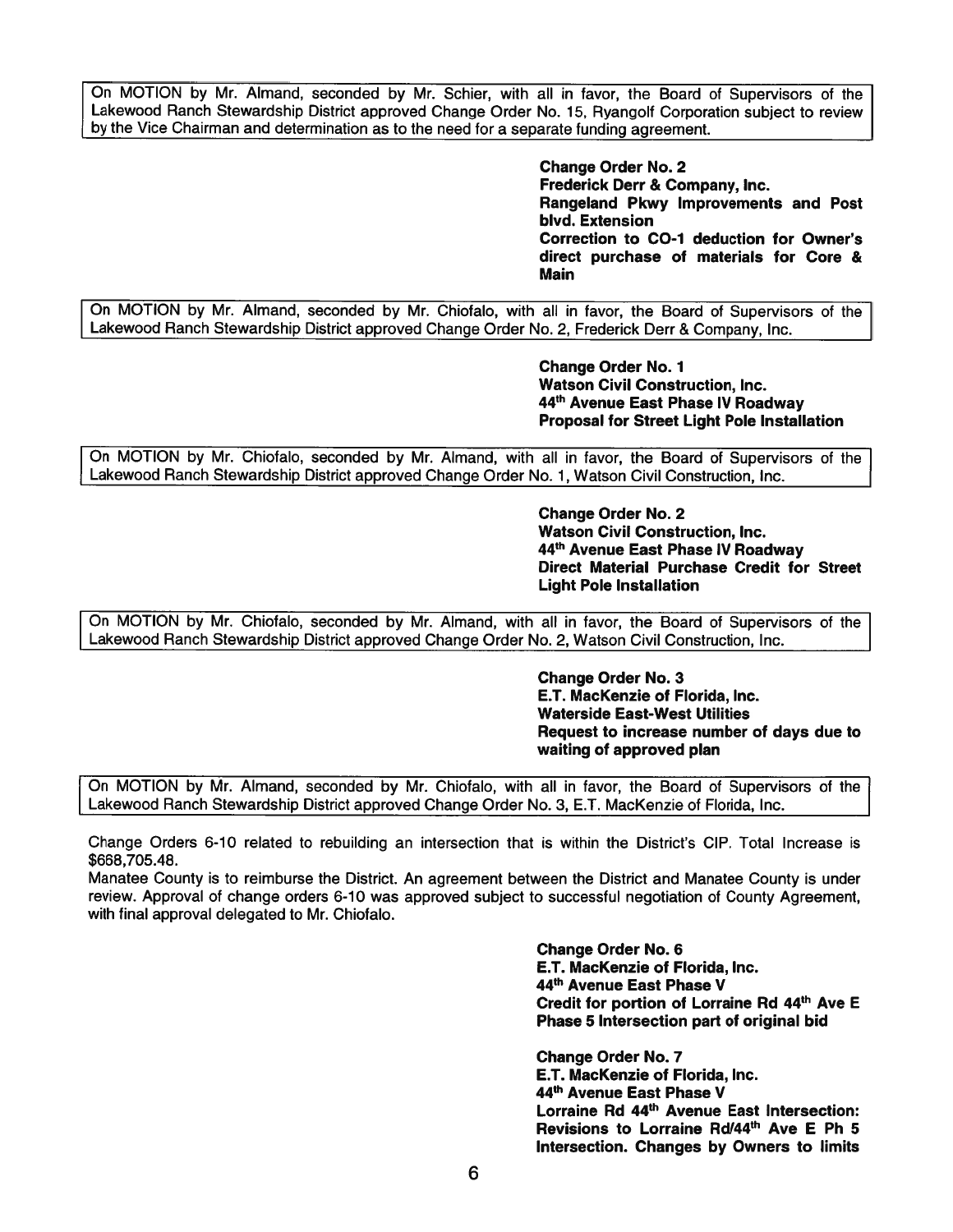and scope with credit for original bid quantities. Request for 90 days extension

Change Order No. 8 E.T. MacKenzie of Florida, Inc. 44th Avenue East Phase V Lorraine Rd 44<sup>th</sup> Avenue East Intersection: Tax deduction on materials purchased for revisions to Lorraine Rd/44<sup>th</sup> Ave E Ph 5 Intersection. Changes by Owners to limits and scope with credit for original bid quantities

Change Order No. 9 E.T. MacKenzie of Florida, Inc. 44th Avenue East **Phase** V Lorraine Rd 44<sup>th</sup> Avenue East Intersection: Additional work completed to date with LWRSD approval including credits to prior change orders and additional quantities to items within the original bid contract

Change Order No. 10 E.T. MacKenzie of Florida, Inc. 44th Avenue East Phase V Lorraine Rd 44<sup>th</sup> Avenue East Intersection: Tax deduction for materials purchase for CO-9 additional work completed to date with LWRSD approval including credits to prior change orders and additional quantities to items within the original bid contract

On MOTION by Mr. Almand, seconded by Mr. Schier, with all in favor, the Board of Supervisors of the Lakewood Ranch Stewardship District approved Change Orders No. 6-10, E.T. MacKenzie of Florida, Inc.

> Proposal Fawley Bryant Architecture Waterside Park Place Pavilion Professional Services - Total Design Fee **\$42,861.00**

Tabled

Proposal The Rogers Group Fruitville Ln & Lorraine Road Labor, Material, Construction Ma nagement and Permitting necessary to <sup>c</sup> om plete the Construction of Monument Si gn **(A) and**  Median Sign (E) Structures – Amount \$129,136.00

Mr. Simons provided details.

On MOTION by Mr. Almand, seconded by Mr. Hunzeker, with all in favor, the Board of Supervisors of the Lakewood Ranch Stewardship District approved The Rogers Group Proposal for Construction of Signs.

### Proposal - Cancelled

Kisinger Campo & Associates, Corp.